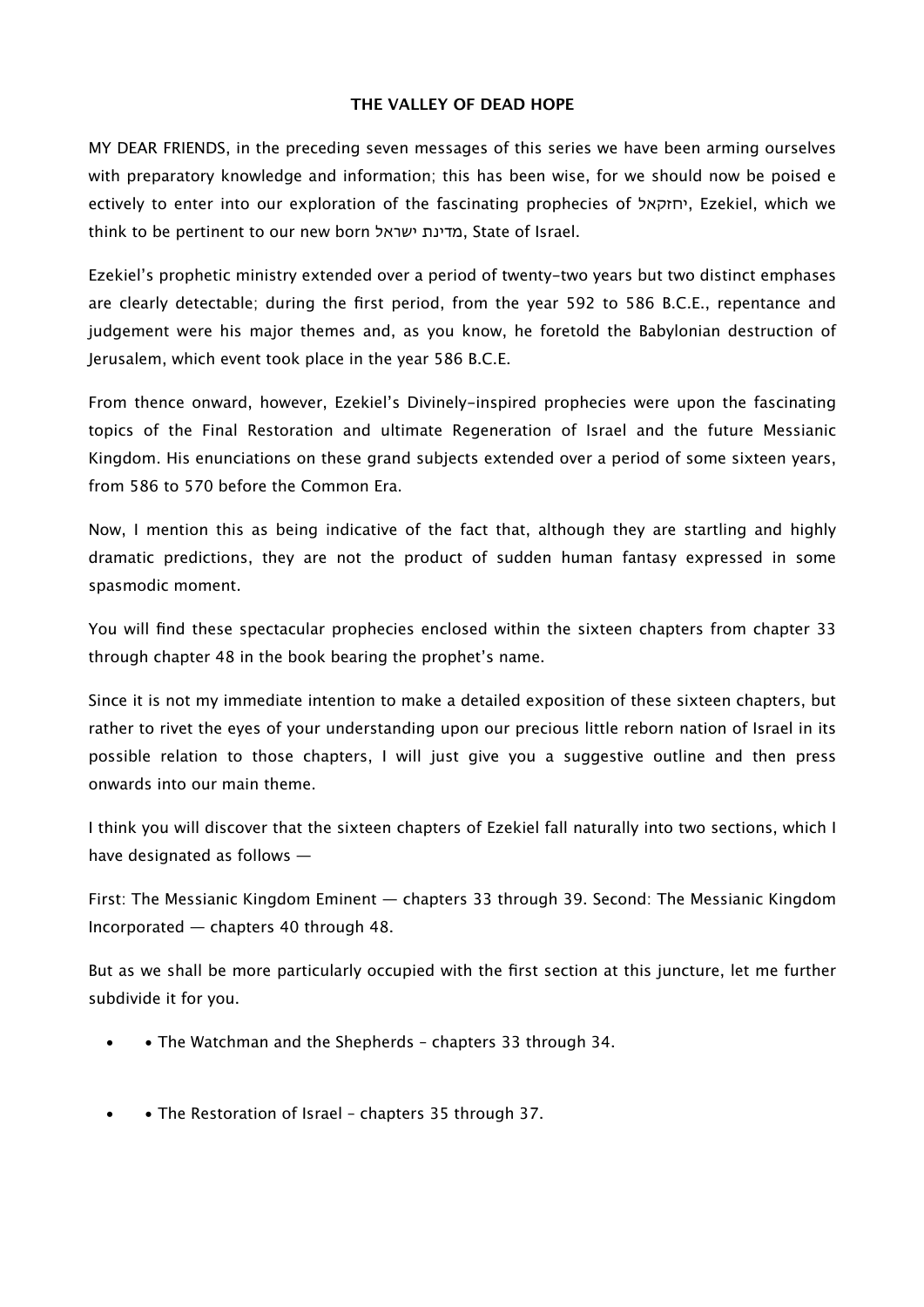• • The Gagging of Gog - chapters 38 through 39.5 And now, my friends, I want you to come with me and view the birthplace of a song, the cradle of a carol, where the curtain rose on the embryo of an anthem.

The Spirit of God, השם רוח, blessed be He, has blazed the trail into the very strange domain into which I am now about to conduct you, because by His Divine power He projected His prophet Ezekiel to the very spot where we are now to tread.

Let us follow the blaze of prophetic light which, like the incandescent trail of some great comet, streaks the surrounding darkness with its illuminating qualities.

We find ourselves in a very strange and eerie locality.

The bleached, Golgothic hills surrounding us in imprisoning finality seem like the morbid vestments of a funeral shroud enfolding us in a valley from which all hope has been utterly drained.

Half-stifled and oppressed, we turn our gaze from the enshrouding gloom of the hills to survey the valley of depression in which we stand.

Suddenly, with a sense of shock, we stare into the socket-less eyes and grinning jowl of a human skull, then another, and another until, with mounting agitation, we find ourselves to be centred in a valley cemetery, so inhospitable that earth's bosom has refused its warmth and left the surface strewn with bleached and dismal bones, unco ned and unkind. Bones, dry bones everywhere.

Tense and awestruck, we stand riveted in this valley of dry bones, feeling already the depressing hopelessness of the whole scene.

The questioning within us dare not emerge into articulation, although we long for enlightenment; yet, as if in gracious answer to our unspoken query, we hear the Divine Voice speaking to Ezekiel:

:ויאמר אלי בן־אדם העצמות האלה כל־בית ישראל המה הנה אמרים יבשו עצמותינו ואבדה תקותנו נגזרנו לנו

**" . . . Son of man, these bones are the whole house of Israel; behold, they say, Our bones are dried, and our hope is lost . . . "** (Ezekiel 37:11)

Yes, my friends, predictive prophecy has furnished the sad scene of Israel's national expulsion with the gloomy garniture of the Diaspora, the scattering, the גלות; Israel as a national entity is seen dispersed among the nations of the world, and the whole scene is depicted as a valley of dry bones, and these dry bones are the whole house of Israel.

The chill and comfortless winds moan down the cheerless valley pressing through the scattered bones and sightless eye sockets with dismal-sounding chorus of despair: